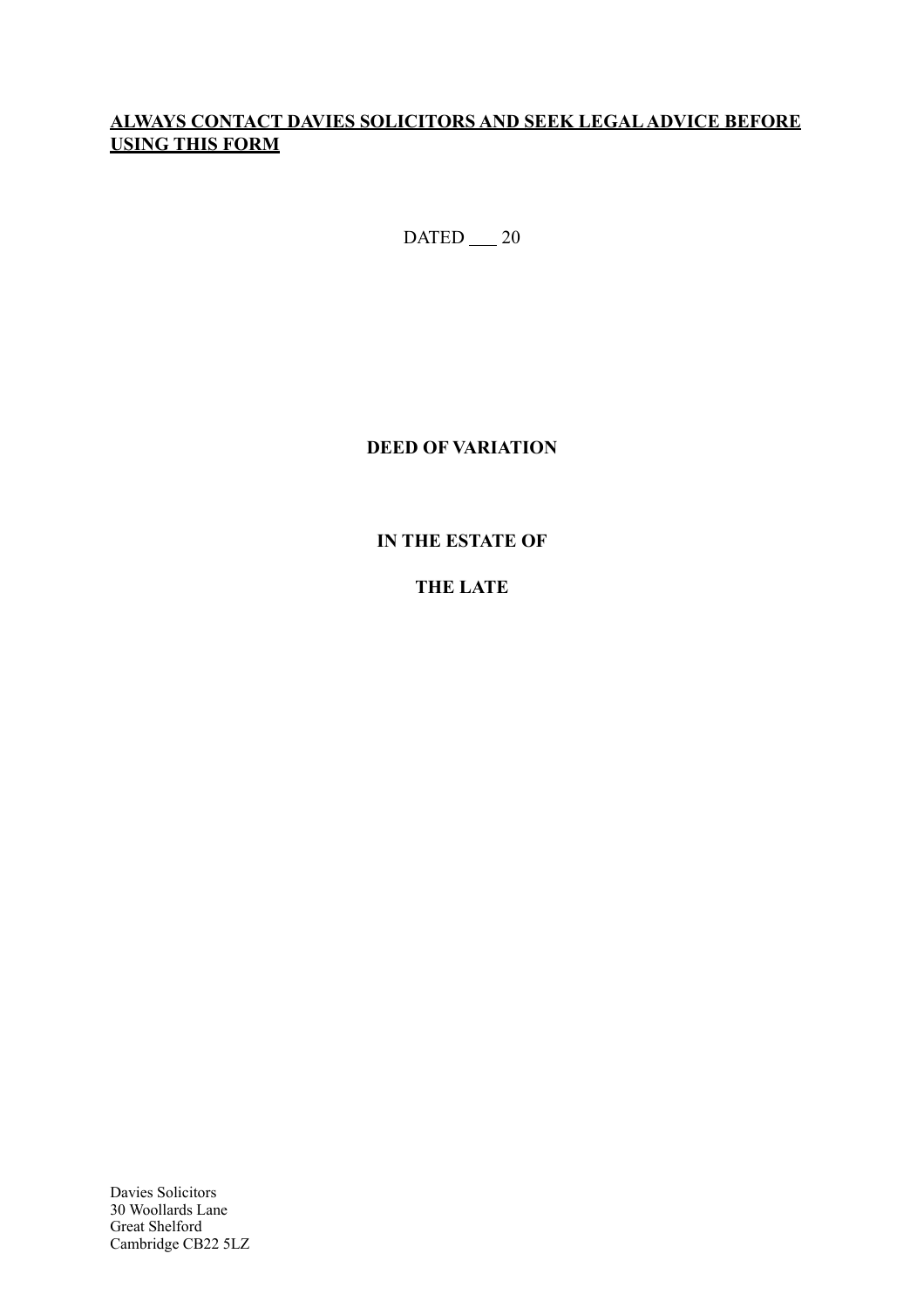|                              |                                                                                    | THIS DEED OF VARIATION is made the          |                                            | day of                                                                                    | 2003  |  |
|------------------------------|------------------------------------------------------------------------------------|---------------------------------------------|--------------------------------------------|-------------------------------------------------------------------------------------------|-------|--|
| by                           | of                                                                                 |                                             | ("the Personal Representative")            |                                                                                           |       |  |
| (1)                          |                                                                                    | This Deed is supplemental to the Will dated |                                            | of                                                                                        | ("the |  |
|                              |                                                                                    | Testator/Testatrix") who died on the        |                                            |                                                                                           |       |  |
| (2)                          | On                                                                                 |                                             |                                            | 20 the Ipswich/Bristol District Probate Registry granted Probate of the                   |       |  |
| said Will to                 |                                                                                    |                                             |                                            |                                                                                           |       |  |
| (3)                          |                                                                                    |                                             |                                            | is beneficially entitled to the whole of the Testator's residuary estate and              |       |  |
|                              |                                                                                    |                                             |                                            | wishes to vary the dispositions effected by his said Will in the following way            |       |  |
|                              | <b>Operative Provisions</b>                                                        |                                             |                                            |                                                                                           |       |  |
| 1.                           | By this Deed                                                                       |                                             |                                            | declares that the dispositions effected by the Testator's Will of                         |       |  |
|                              |                                                                                    |                                             |                                            | shall be treated as varied in accordance with the following clauses with effect from the  |       |  |
|                              | date of his death                                                                  |                                             |                                            |                                                                                           |       |  |
|                              | The Personal Representative agrees to pay the legacies out of the residuary estate |                                             |                                            |                                                                                           |       |  |
| 2.                           | Clause                                                                             |                                             |                                            | of the Testator's Will shall be treated as if it read:                                    |       |  |
| 3.                           |                                                                                    |                                             |                                            | intends that the provisions of Section $142(1)$ of the Inheritance Tax Act                |       |  |
|                              |                                                                                    |                                             |                                            | 1984 and Section 62(6) of the Taxation of Chargeable Gains Act 1992 shall apply to        |       |  |
|                              | this variation                                                                     |                                             |                                            |                                                                                           |       |  |
| 4.                           |                                                                                    |                                             |                                            | It is certified that this instrument falls within category L in the Schedule to the Stamp |       |  |
|                              |                                                                                    |                                             | Duty (Exempt Instruments) Regulations 1987 |                                                                                           |       |  |
|                              |                                                                                    |                                             |                                            |                                                                                           |       |  |
| SIGNED as a deed by the said |                                                                                    |                                             |                                            |                                                                                           |       |  |
| in the presence of:          |                                                                                    |                                             |                                            |                                                                                           |       |  |

Witness…………………………………………..Signed……………………………………..

Davies Solicitors 30 Woollards Lane Great Shelford Cambridge CB22 5LZ